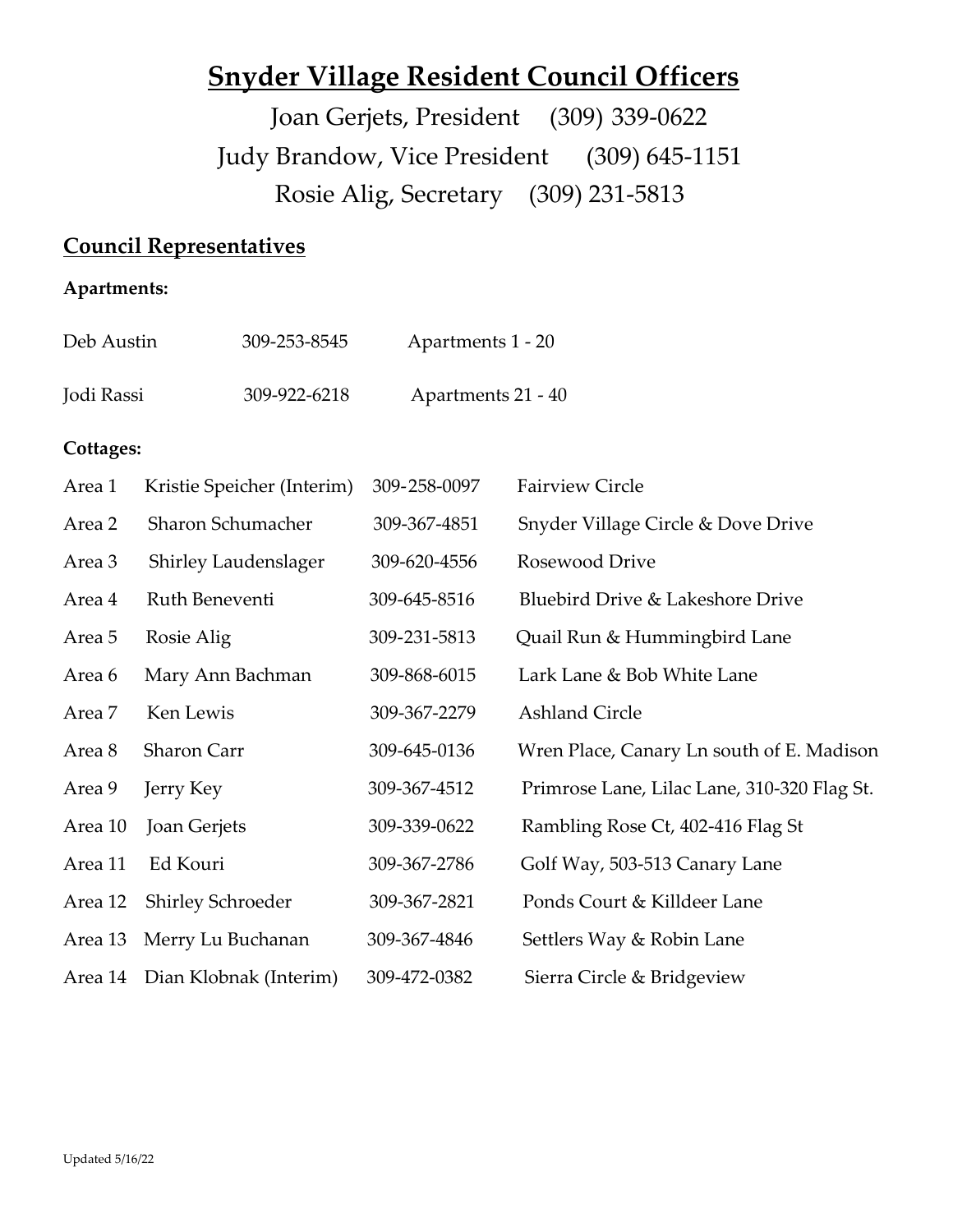## **SNYDER VILLAGE RESIDENT COUNCIL MEETING MINUTES May 11, 2022**

Judy Brandow opened the meeting at 9:00 a.m. in the SV Center.

Present were: 13 Council Representatives, 4 Staff Members, 22 Residents, and 1 Board Member. Merry Lu Buchanan led the prayer. Jerry Key led the Pledge of Allegiance.

#### **ANNOUNCEMENTS**

**Judy Brandow** announced about the garage sale. You can bring items on Wednesday, June 1, to the SV Center. The sale will be June 2 – 4. If no one is in the SV Center when you bring your items, just set them by the wall underneath the windows.

#### **APPROVAL of April 13, 2022, COUNCIL MEETING MINUTES**

**Ken Lewis** made a motion that the minutes be approved, and **Shirley Schroeder** seconded the motion. Motion carried.

#### **RESIDENT COUNCIL MEMBERS' REPORTS**

**Shirley Laudenslager** has a new phone number. It is 309-620-4556. **Ken Lewis** wanted an update on the rabbit population. **Shirley Schroeder** said she has a lot of plastic bags if anyone with a dog needs them.

#### **STAFF REPORTS**

#### **KEITH SWARTZENTRUBER**

The Health Center recently had their Annual State Survey and it went well. Our Life Safety Annual Survey also went well recently. You've already been informed by Mike Brownfield of the annual planting being done this Saturday, May 14. The Volunteer Appreciation Night was held on Tuesday, April 19 and it was a nice event and a big "Thank You" to all of our volunteers. On May 19 in the SV Center, we will be holding a luncheon for the Metamora Area Business Association (MABA) and Germantown Hills Chamber of Commerce (GHCC) members. FYI - We will be adding an electronic screening kiosk machine in the Health Center front entry, but we don't have a date for that completion yet. However, we will still be using volunteers as much as possible with the visitor screenings. We hope everyone is happy with the RC Bistro now offering grill items again during Monday-Friday…please come out and enjoy the food!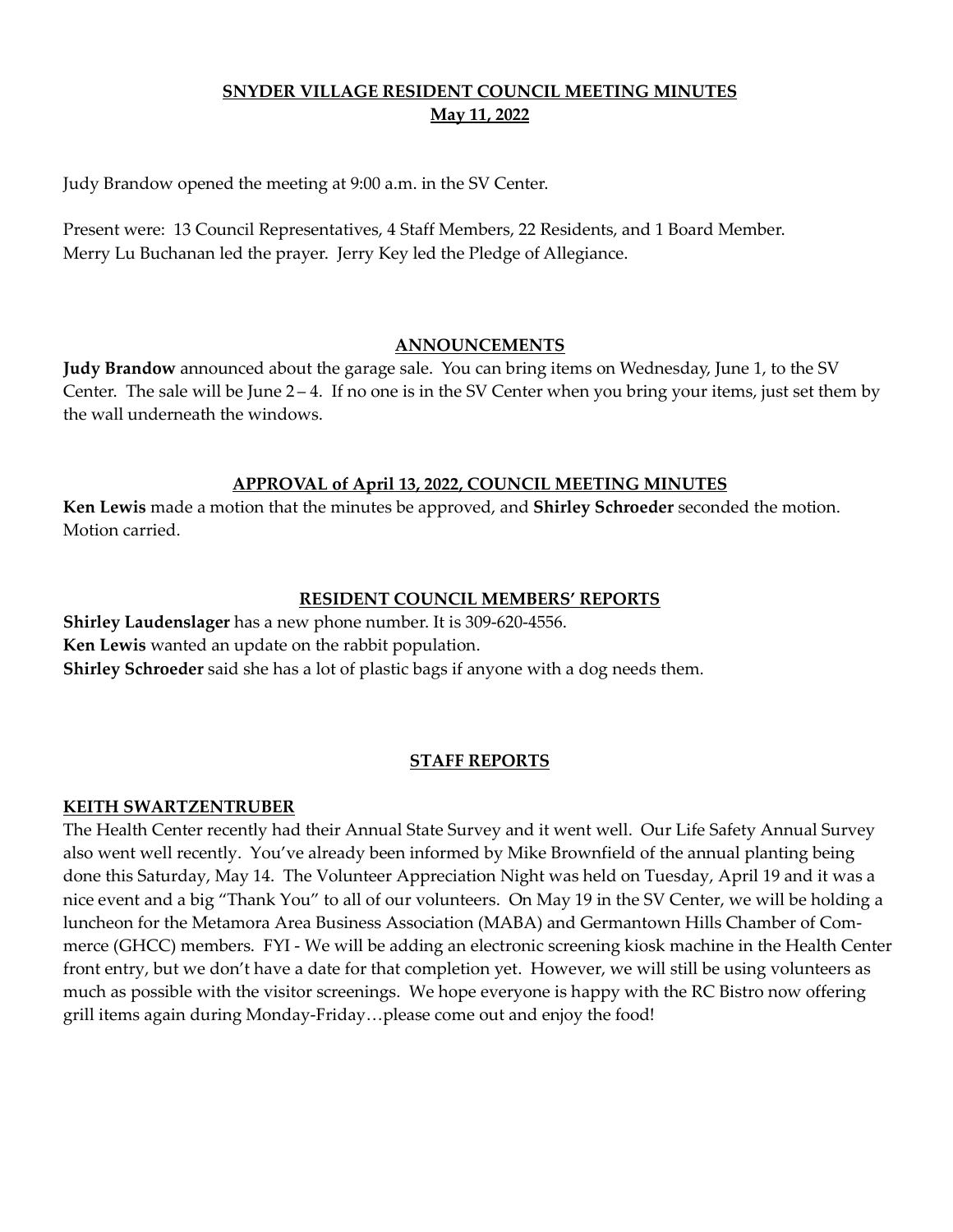## **JULIE BELTRAMEA**

Mary Ann Schuld - Taking possession of Apt. #40 on May 13<sup>th</sup>

Current Occupancy: Cottages - 98% (4 vacant) Apartments - 85% (6 vacant)

Retirement Community Activity Manager

I am pleased to announce I have hired Ariel Ufferman for the Retirement Community Activity Manager position. She is scheduled to begin on May 31st. I will plan to introduce her at the June Resident Council meeting.

Things to look forward to in June:

1.June 1, Picnic at Eureka Lake 2.June 2, Root beer float social in SV Center 3.June 6, Washington town square/Lindy's shopping & lunch 4.June 7, Supper at Gil's in Hanna City 5.June 13, Luthy Botanical Garden & lunch 6.June 15, Father/Son Brunch in SV Center 7.June 28, Trip to Bishop Hill

## **MIKE LANE**

## *Golf Outing*

- •The 2022 Annual Snyder Village "Tee It Up" Golf Outing is quickly approaching. The date is Friday, June 17<sup>th</sup> at Metamora Fields. If you or a family member are thinking about golfing, we are beginning to fill up and already have 13 foursomes committed, so get those registrations in as soon as possible.
- •Ashley Thompson, the Snyder Village Volunteer Coordinator, is coordinating volunteers for the golf outing. If you would like to volunteer or check to see if you are signed up to volunteer, please call Ashley at 309-366-4135.

#### *Benefit Online Auction*

- •The 2022 Annual Snyder Village Benefit Online Auction will open bidding on September 10<sup>th</sup> and bidding will close at noon on September 24<sup>th</sup>. The raffles will include the Lucky Card, "What's in the Box?" and the Metamora Kirby Foods Gift Card.
- •The Metamora Kirby Foods Gift Card raffle will again have four prizes this year. The top prize is a \$1,000 gift card and three additional prizes for gift cards in the amounts of \$100, \$250, and \$500! Tickets for the Kirby Foods Gift Card will be available for purchase beginning Friday, May 20. Watch for information about all the raffle ticket sales on the Snyder Village website and Facebook page, in the *Snyder Village Scoop* and on posters around campus and at area businesses.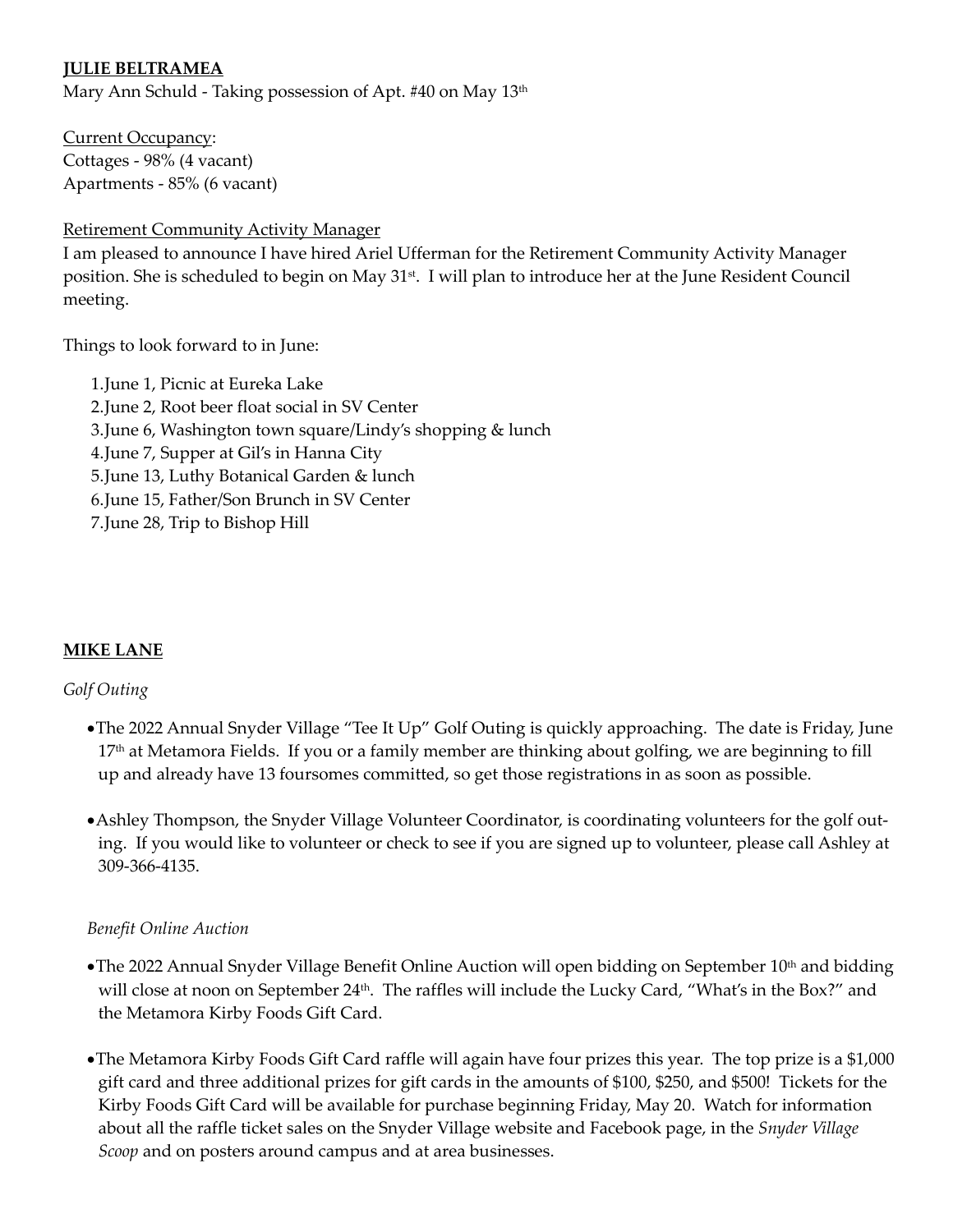### *Village Market*

- •A BIG part of the Annual Benefit Online Auction is the Village Market, and the Village Market is NOT online but in person at the Metamora Kirby Foods Parking Lot on Saturday, September 17th.
- •We will have the tents set-up on the west side of the Kirby Foods Parking lot and will be open from 9:00 a.m. – 2:00 p.m. The wonderful homemade pies, cookies, candy, cheese spread, hand-made items that so many individuals and groups donate and more will be available! So, consider making your favorite treat to include in the offerings. Watch for specific information in the mail as we get closer to the Village Market.
- •The popular Lucky Ducks will be back, so we will need donations of Gift Cards in the \$10 \$15 value to fill the Lucky Duck envelopes.
- •Grilled pork chop sandwich meals will also be back and available for purchase from 11 a.m. 2 p.m. Be sure to put the Village Market on your calendar and tell your friends and family too!

## **MIKE BROWNFIELD**

Staff continues the spring P/M program. They are scheduling 16-20 cottages a week and will contact you to schedule your appointment when your street is being completed. During these visits, we will check your air conditioning unit, clean under appliances, clean your dryer vent, as well as check other items in your cottage.

Planting day is this Saturday. Anyone who would like to help Faye and other volunteers with the planting should report to the Maintenance Building at 8:30. Everyone is welcome.

As always, if you have any questions or concerns, please call me at 309-366-4109.

#### **UNFINISHED BUSINESS**

No unfinished business

## **VISITORS' COMMENTS**

**Dave Smith** suggested that the Resident Directory have a campus map so people can look up streets. He also thought it would be a good idea to have pictures of the Maintenance Department personnel. He also thanked Maintenance for watching their cottage all winter.

**Gordy Guenther** asked about the grill being opened on the weekends in the Bistro. Julie said it will not be opened on the weekends because of staff shortage.